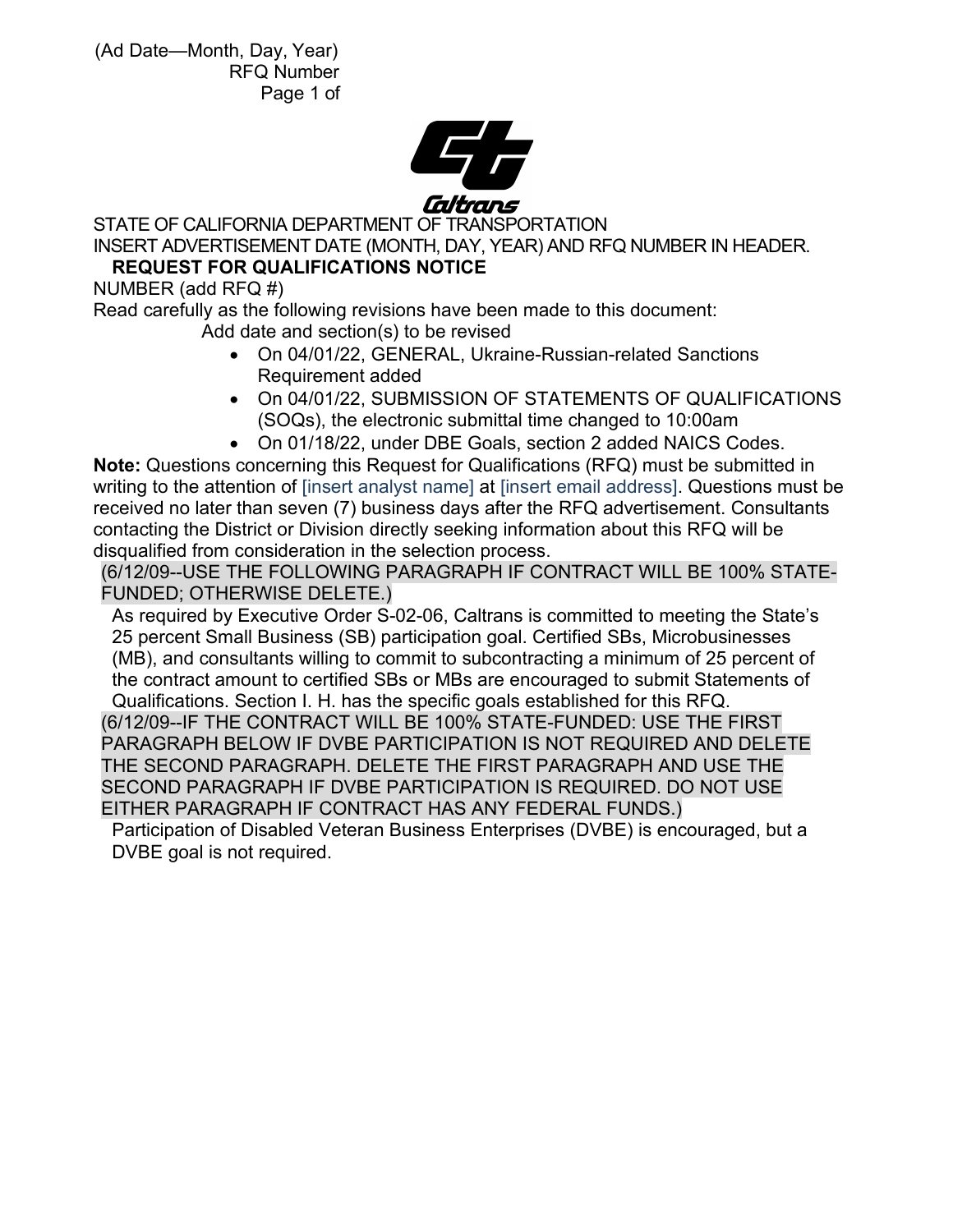The Disabled Veteran Business Enterprise (DVBE) Participation Program applies and a five percent (5%) goal is required for this RFQ. See section I. H. in this RFQ for requirements.

6/12/09--IF THE CONTRACT WILL HAVE ANY FEDERAL FUNDS: USE THE FIRST PARAGRAPH BELOW AND DELETE THE SECOND PARAGRAPH IF THERE ARE NO DBE GOALS. DELETE THE FIRST PARAGRAPH AND USE THE SECOND PARAGRAPH IF DBE GOALS ARE REQUIRED.

Disadvantaged Business Enterprise (DBE) goals do not apply to this RFQ, but Caltrans encourages DBE participation. See section I. H. in this RFQ for additional information. FILL IN DBE %. (Revised 9/16/16)

Proposers are advised that Caltrans has established a federally mandated overall annual DBE goal comprising both race neutral and race conscious elements to ensure equal participation of DBE groups specified in 49 CFR 26.5. In compliance with 49 CFR 26, Caltrans set a contract goal for DBEs participating in this solicitation expressed as a percentage of the total dollar value of the resultant Agreement. The DBE participation goal for this solicitation is expercent (%). See section I.H. in this RFQ for requirements. (The DBE percentage must match the one in section I. H. 1.)

### GENERAL INFORMATION

- A. Caltrans is soliciting Statements of Qualifications (SOQs) from qualified firms that may lead to the award of a contract for (Insert Title of Services) services. In submitting your SOQ, you shall comply with the instructions found herein. In addition to those programs that are specified in this solicitation, prospective consultants are encouraged to consider programs that are available, such as those for the use of small businesses, disadvantaged businesses, disabled veteran businesses, new emerging firms, and other businesses covered by State and Federal programs.
- B. The estimated contract amount is \$ (Insert same range provided in the advertisement).
- C. The estimated contract term is (List either years or months).
- D. Interviews will be held via WebEx on (Date). Confirmation letters will be sent to those firms short-listed.
- E. The most highly qualified consulting firm will be required to submit an electronic copy of the financial documents listed on the appropriate Financial Documents Submittal Checklist available on the [AE Contract](https://dot.ca.gov/programs/procurement-and-contracts/ae-contract-information)  [Information](https://dot.ca.gov/programs/procurement-and-contracts/ae-contract-information) website. The most highly qualified consultingfirm will be notified of their selection and receive instructions for the electronic submission of the financial documents.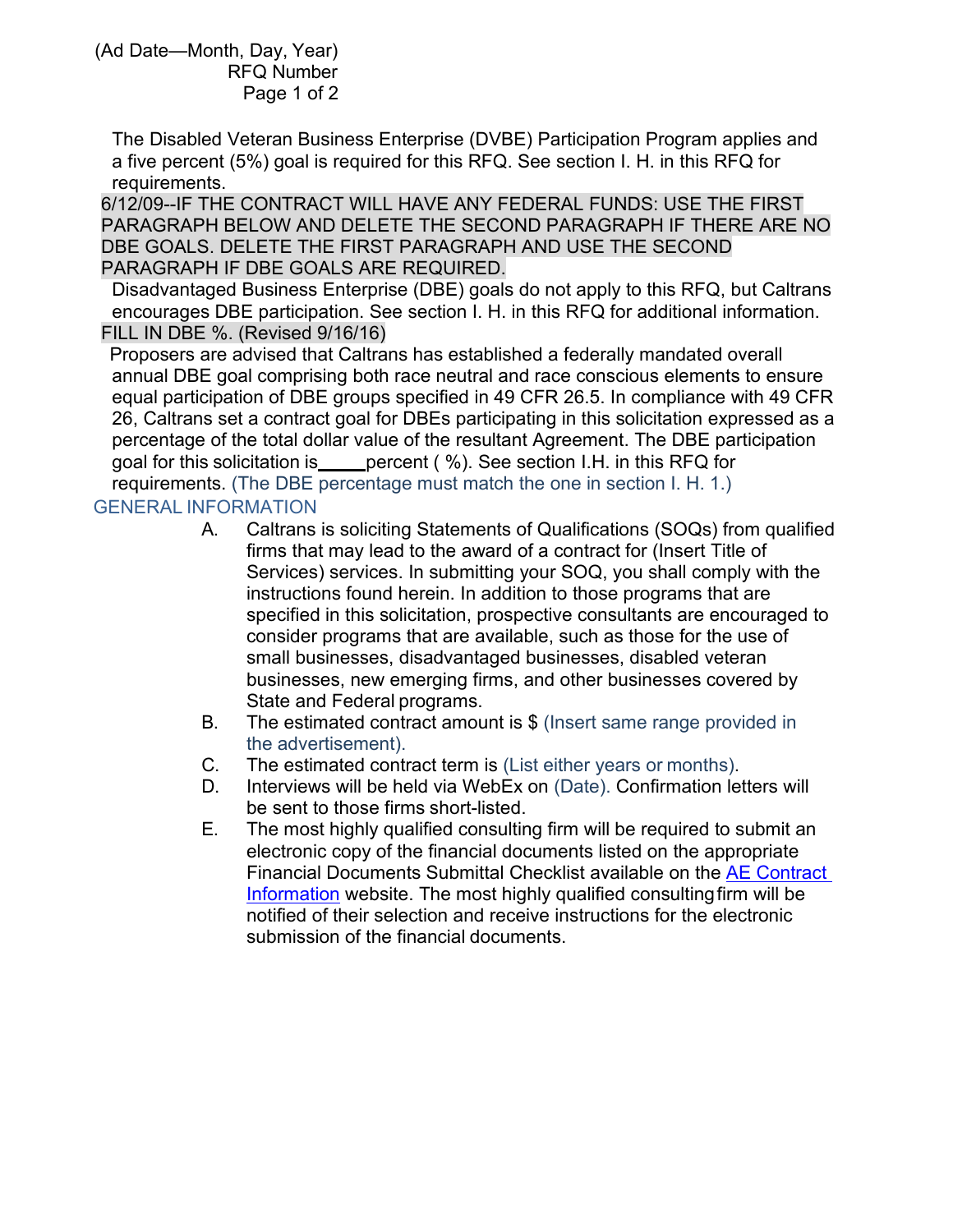> The most highly qualified consulting firm must submit a complete financial documents package no later than four (4) days after notification of selection. The prime consultant must submit the complete financial documents package in order for Caltrans to have the information necessary to engage in negotiations. The prime consultant is solely responsible for timely and complete submission of financial documents on behalf of the entire proposed team; financial documents will not be accepted from proposed subconsultant firms. Failure to submit a complete financial documents package by the specified due date may result in termination of negotiations with the most highly qualified consulting firm.

F. Negotiations will be held with the top-ranked firm by teleconference/WebEx duringthe week of (Date). The fee for profit shall be (value) percent, and the escalation shall be as follows:

Analyst: Fill in ad date from header of this document (i.e. proposed advertisement date). End date for the first period will be exactly one year after the advertisement date. Second period will begin one day later and will end one year after the previous period, and so on. Fill in end date of contract term from ADM-0360AE or as directed by the Caltrans Contract Manager.

| Period                     | Escalation |
|----------------------------|------------|
| (ad date) -xx/xx/20xx      | $0\%$      |
| xx/xx/20xx -               | 1.5%       |
| xx/xx/20xx                 |            |
| xx/xx/20xx -               | 3.0%       |
| xx/xx/20xx                 |            |
| xx/xx/20xx -               | 3.0%       |
| xx/xx/20xx                 |            |
| (last period) xx/xx/20xx - | 3.0%       |
| (end of contract           |            |
| term)                      |            |

## Notes:

- 1. Partial year will only occur on the last year of the contract term.All other periods are full years.
- 2. Increases to the loaded billing rates after contract execution is not authorized for any reason per Article IV, Section 17 and ArticleXVI, Section 6 of the California Constitution.

Analyst: Fill in date from Procurement Schedule

G. The scheduled date to complete cost negotiations and submit final cost proposal is (Date).

# SELECT APPROPRIATE DBE OR DVBE LANGUAGE. DO NOT USE BOTH.

H. Disadvantaged Business Enterprise Program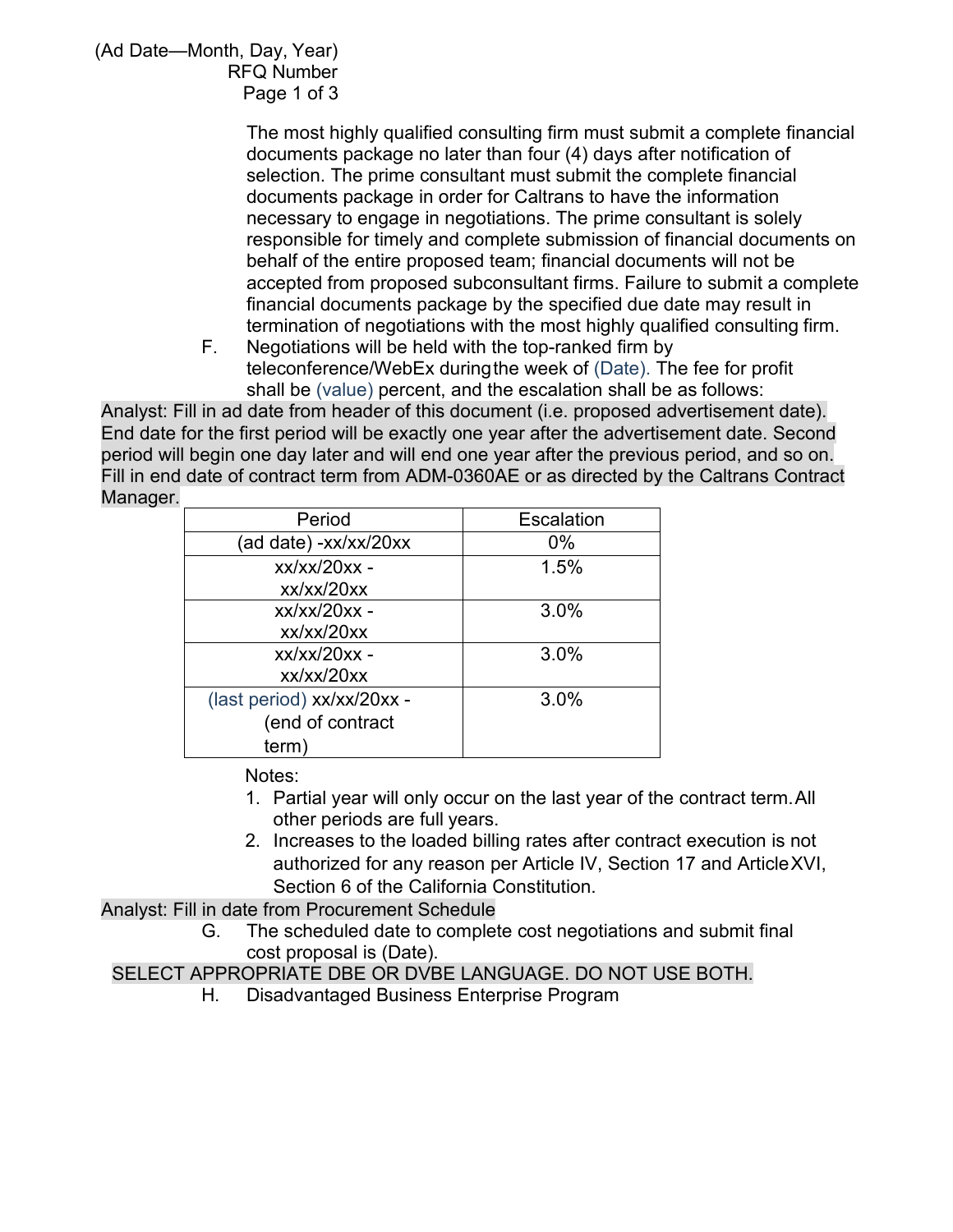#### For Federal funded contracts with No Goals:

This solicitation is subject to Title 49, Code of Federal Regulations, Part 26 (49 CFR 26) entitled "Participation by Disadvantaged Business Enterprises in Department of Transportation Financial Assistance Programs." Disadvantaged Business Enterprise (DBE) participation goals have been waived for this solicitation. Although DBE goals have been waived for this solicitation, Caltrans encourages the participation of DBEs, as defined in 49 CFR 26, in performing contracts financed in whole or in part with federal funds. Information about the Federal DBE Program is available on the [United States Department of](https://www.fhwa.dot.gov/civilrights/programs/dbe/)  [Transportation](https://www.fhwa.dot.gov/civilrights/programs/dbe/) website.

For Federal funded contracts with DBE Participation Goals: FILL IN DBE %.

- **1.** This solicitation and resultant Agreement is financed in whole or in part with federal funds and therefore subject to Title 49, Code of Federal Regulations, Part 26 (49 CFR 26) entitled "Participation by Disadvantaged Business Enterprises in Department of Transportation Financial Assistance Programs." To ensure equal participation for Disadvantaged Business Enterprise (DBE) groups specified in 49 CFR 26.5, Caltrans specifies a contract goal for DBE participation. The required goal for DBE participation in this solicitation is not less than percent. **(This percentages must match the one on page 2 of this solicitation.)**
- **2.** Only participation by certified DBEs will count toward the contract goal for this solicitation. In order to count toward a contract goal, a firm must be certified as a DBE by the California Unified Certification Program (CUCP) and possess the NAICS and work codes applicable to the type of work the firm will perform on the Agreement by the SOQ submittal due date. NAICS and Work codes are provided by the [Office of Civil](https://dot.ca.gov/programs/civil-rights)  [Rights](https://dot.ca.gov/programs/civil-rights) website.
- **3.** It is the proposer's responsibility to verity that the DBE firm is certified as a DBE by the specified SOQ submittal due date and time. The list of DBEs certified by the CUCP are located on the [Office of Civil Rights](https://dot.ca.gov/programs/civil-rights) website.
- **4.** A DBE must perform a commercially useful function (CUF) for the type of work it will perform on the Agreement as provided in 49 CFR 26.55I(1)-(4). A DBE performs a CUF when it is responsible for the execution of a distinct element of the work of the Agreement and is carrying out its responsibilities by actually performing, managing, and supervising the work involved.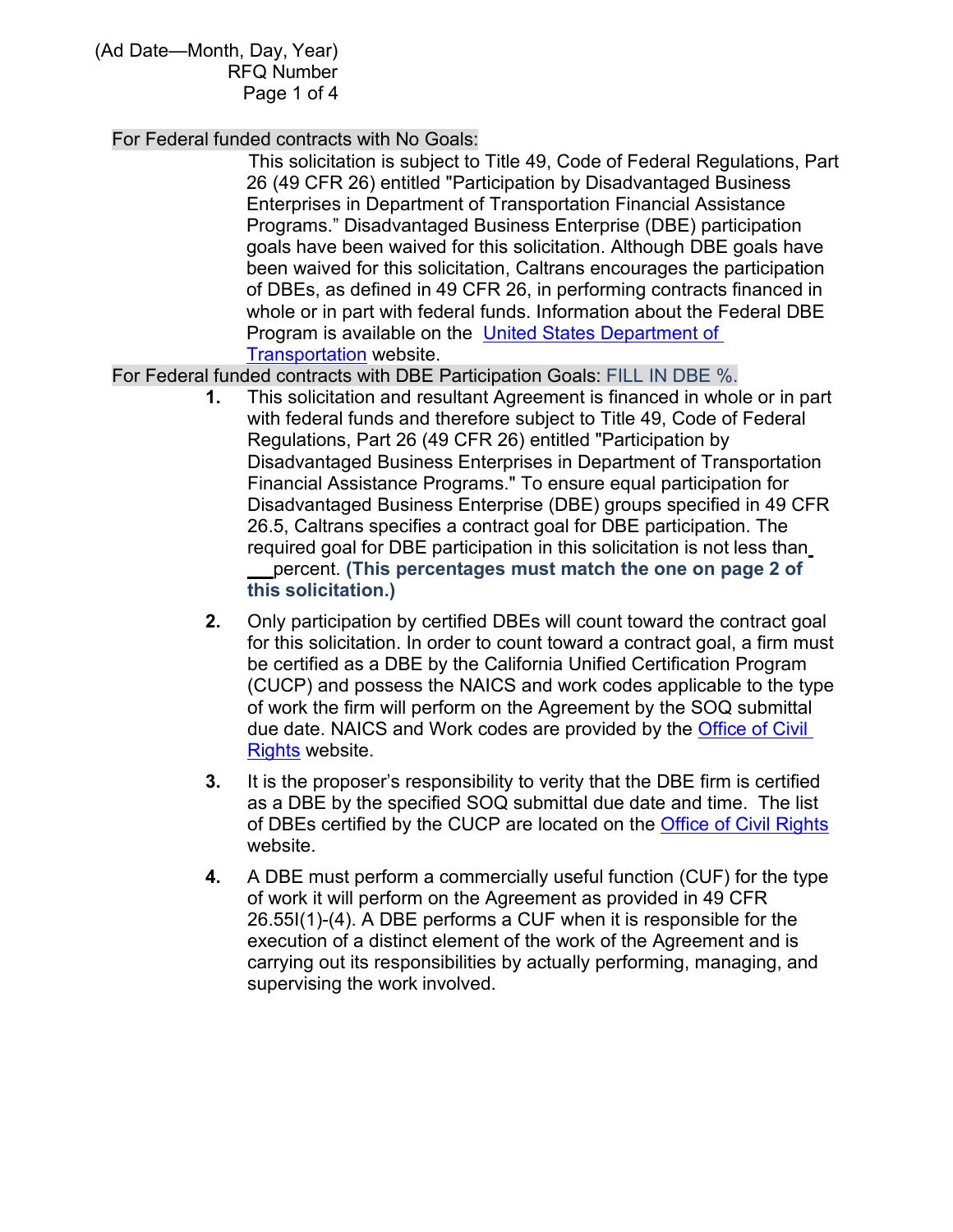> **5.** See "Statement of Qualifications Submittal Instructions and General Contract Process Information" for detailed information and references to the required forms. Required forms will be made a part of the Agreement. Failure to meet the DBE goal or Good Faith Effort requirements and provide required DBE participation at due date and time of SOQ submittal may result in the SOQ submittal being rejected as non-responsive.

THE FOLLOWING PARAGRAPH IS TO BE USED ONLY IF THE ADVERTISING PERIOD IS REDUCED SUBSTANTIALLY. ANALYST – DISCUSS WITH YOUR MANAGER.

**6.** The requirement to advertise for the purpose of identifying potential DBEs as part of a Good Faith Effort (GFE) attainment is waived. See form ADM-0312F for more information.

Use for State only funded solicitations with goals.

H. A Disabled Veteran Business Enterprise (DVBE) Participation Goal of five percent (5%) is required for the contract. As of July 28, 2009, the Good Faith Effort (GFE) is no longer an option to meet the DVBE participation goal, pursuant to Assembly Bill 21 of the Fourth Extraordinary Session (AB4X 21). A Small Business Participation Goal of percent is also highly recommended.

Use for State only funded solicitations without goals.

I. Disabled Veteran Business Enterprise (DVBE) Participation Goals are not required for the contract.

Use the following four paragraphs for all solicitations regardless of funding.

- J. Federal and/or State prevailing wage rates may apply. This requirement, if applicable, will be specified in the draft Agreement. See SOQ Submittal Instructions, Section I., H. regarding the California Department of Industrial Relations (DIR) Consultant/Contractor Registration Program on the [AE Contract Information](https://dot.ca.gov/programs/procurement-and-contracts/ae-contract-information) website.
- K. Caltrans does not guarantee, either expressly or by implication, that any work or services will be required under any contract issued as a result of this RFQ.
- L. A Pre-award or Post-award Audit will be performed on any contract issued as a result of this RFQ.
- M. Contract boilerplate can be obtained on the [AE Contract Information](https://dot.ca.gov/programs/procurement-and-contracts/ae-contract-information)  website.
- N. Pursuant to Executive Order (EO) N-6-22 issued March 4, 2022, persons identified in the list established by the US Department of the Treasury are ineligible to bid on, submit a proposal for, enter into, or renew any Agreement with the State for any goods and/or services.

Any person who submits a bid or proposal to Caltrans certifies that it is not identified in the most current lists located [https://home.treasury.gov/policy-issues/financial-sanctions/sanctions](https://home.treasury.gov/policy-issues/financial-sanctions/sanctions-programs-and-country-information/ukraine-russia-related-sanctions)[programs-and-country-information/ukraine-russia-related-sanctions.](https://home.treasury.gov/policy-issues/financial-sanctions/sanctions-programs-and-country-information/ukraine-russia-related-sanctions)

If applicable, any person who submits a bid or proposal to Caltrans certifies that its subcontractors are not identified in the most current lists located [https://home.treasury.gov/policy-issues/financial](https://home.treasury.gov/policy-issues/financial-sanctions/sanctions-programs-and-country-information/ukraine-russia-related-sanctions)[sanctions/sanctions-programs-and-country-information/ukraine-russia](https://home.treasury.gov/policy-issues/financial-sanctions/sanctions-programs-and-country-information/ukraine-russia-related-sanctions)[related-sanctions](https://home.treasury.gov/policy-issues/financial-sanctions/sanctions-programs-and-country-information/ukraine-russia-related-sanctions)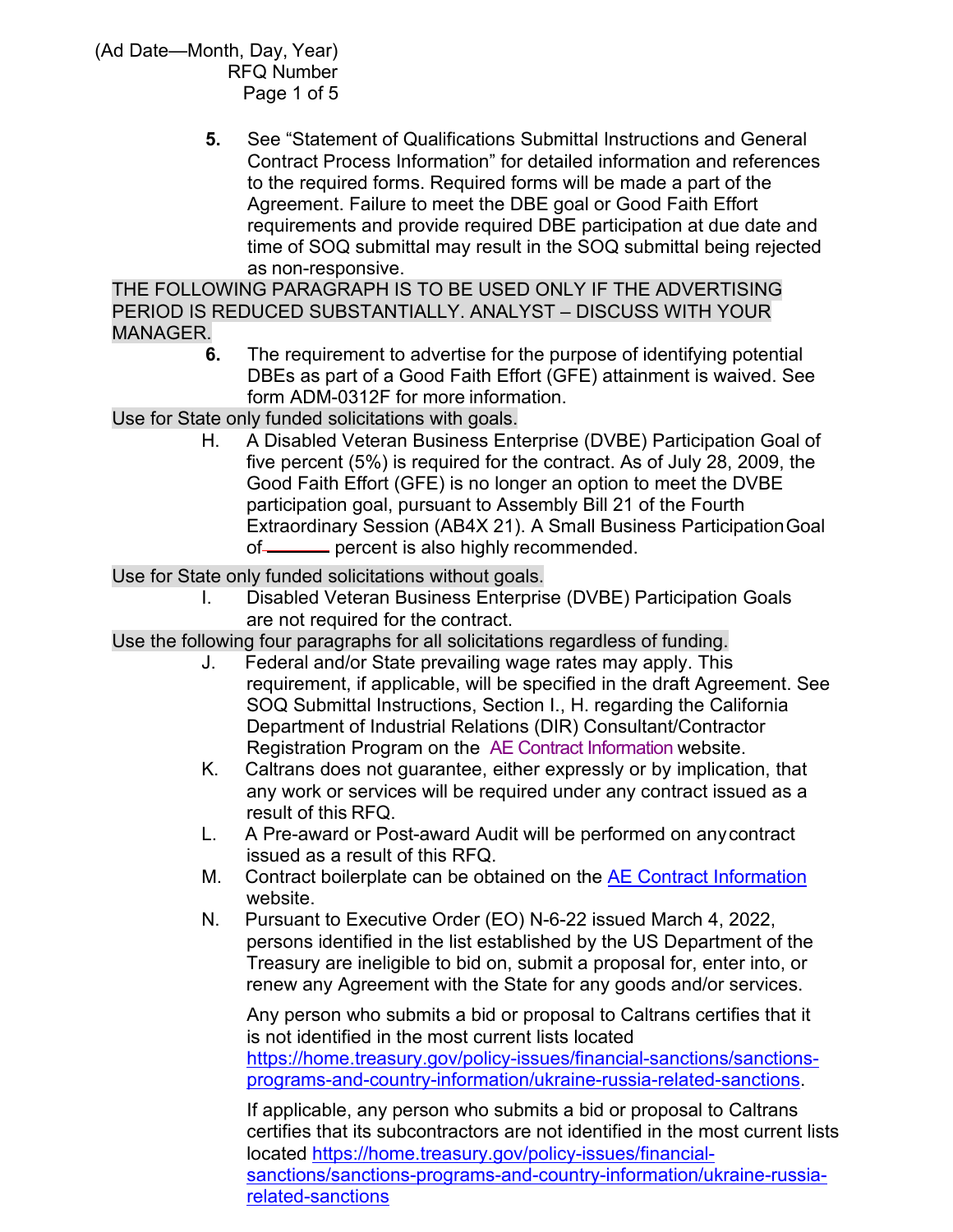## SCOPE OF WORK/DELIVERABLES

THE PROGRAM/CONTRACT MANAGER/CONSULTANT SERVICE UNIT PROVIDES THIS INFORMATION. ATTACH THE SCOPE AS PROVIDED WITH THE 360. THE SCOPE SHOULD INCLUDE AT A MINIMUM: A DESCRIPTION OF SERVICES, THE LOCATION AND PURPOSE OF WORK, PERSONNEL QUALIFICATIONS, LICENSE REQUIREMENTS AND DELIVERABLES.

The work to be performed for this RFQ is described in the Scope of Work/Deliverables and is hereby incorporated as Attachment 1.

## CONFLICT OF INTEREST

- I. Conflicts of interest may occur due to direct or indirect financial or business interests in the work to be performed or in any real property acquired for such project. Conflicts of interest can include, but are not limited to, past, existing or planned activities or because of relationships with other persons or firms. If there is a conflict of interest, the proposed team, including both the prime consultants and subconsultants, and individual employees of team members would actually or potentially be unable to render impartial assistance or advice to Caltrans. The proposer's objectivity or availability in performing the contract work may be impaired due to actual or potential conflicts of interest.
- J. If the proposed team determines that any actual or potential conflicts of interest exists, it must identify and describe in detail each conflict of interest to Caltrans, using the Disclosure of Potential Conflict of Interest Form, which can be found on the [AE Contract Information](https://dot.ca.gov/programs/procurement-and-contracts/ae-contract-information) website. Along with the description of the actual or potential conflicts of interest, the proposed team shall also offer measures to avoid, neutralize, or mitigate all listed conflicts. The list of conflicts, including conflicts that apply to individuals as well as firms, and the mitigation measures on the Disclosure of Potential Conflict of Interest Form must be submitted as a separate section in the Statement of Qualifications. Disclosure of information will not disqualify a proposed team from competing for a contract. The existence of actual or potential conflicts of interest will be used as a criterion to evaluate team availability during the evaluation and selection process. Caltrans reserves the right to terminate negotiations with the first selected firm and begin negotiations with the next selected firm or to cancel the procurement prior to execution if Caltrans learns that the selected team failed to disclose any actual or potential conflicts, which it knew or should have known about, or if the proposed team provided or omitted information on the disclosure form that results in the information being false or misleading.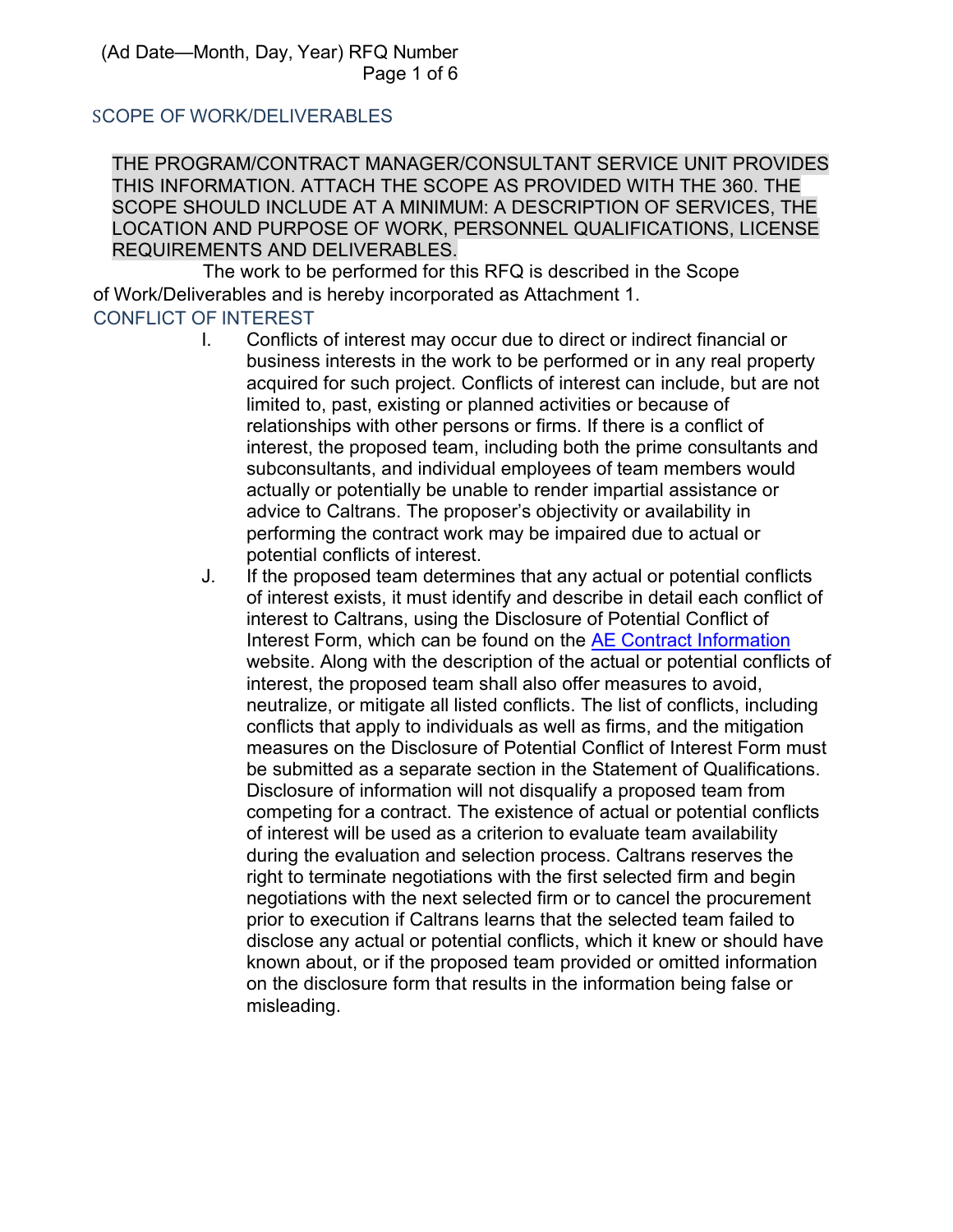- K. After award, conflict of interest guidelines and policies shall continue to be monitored and enforced by the Caltrans Contract Manager. Additional information about Conflict-of-Interest issues can be found in the SOQ Submittal Instructions and General Contract Process Information document (Section V. Post Government Employment Restrictions and Section VI. Conflict of Interest Concerning Consultant(s)) found on the AE Contract Information website (see link below). The State and Federal contract boilerplates on DPAC's website also contain information on conflict-of-interest issues (Exhibit D) and can be found on the AE Contract Information website (see link below).
- L. The prime consultant and subconsultants may be proposed on SOQs for other Caltrans A&E on-call contracts; however, the Caltrans Contract Manager may prohibit work on specific project(s) where Caltrans determines that a conflict of interest exists.

## SUBMISSION OF STATEMENTS OF QUALIFICATIONS(SOQs)

- M. IMPORTANT: Download "Statement of Qualifications Submittal Instructions and General Contract Process Information" from the [AE Contract Information](https://dot.ca.gov/programs/procurement-and-contracts/ae-contract-information) website (Dated Rev. 8/5/2020) . Failure to follow these instructions may result in rejection of your SOQs.
- N. SOQ Package Submittal Instructions **Read instructions below carefully. You will be required to submit an electronic SOQ file to Sacramento.**

The electronic submission of a single unprotected (i.e. not password protected) PDF file of the SOQ is required. The electronic submittal will be accepted until **10:00 a.m.** on **DD/MM/YYYY**. Hard copies of the SOQs are **NOT** required. Fax copies or copies transmitted by email will not be allowed.

- 1. You will be required to create a Novell Filr account with Caltrans. Send an email message to the Contract Analyst, (insert analyst name), at (insert email address) containing the information listed below for a link and instructions to complete the self-registration page and submit the SOQ electronically.
	- Your firm's name
	- Your email address
	- The solicitation number for which you would like to submit a SOQ